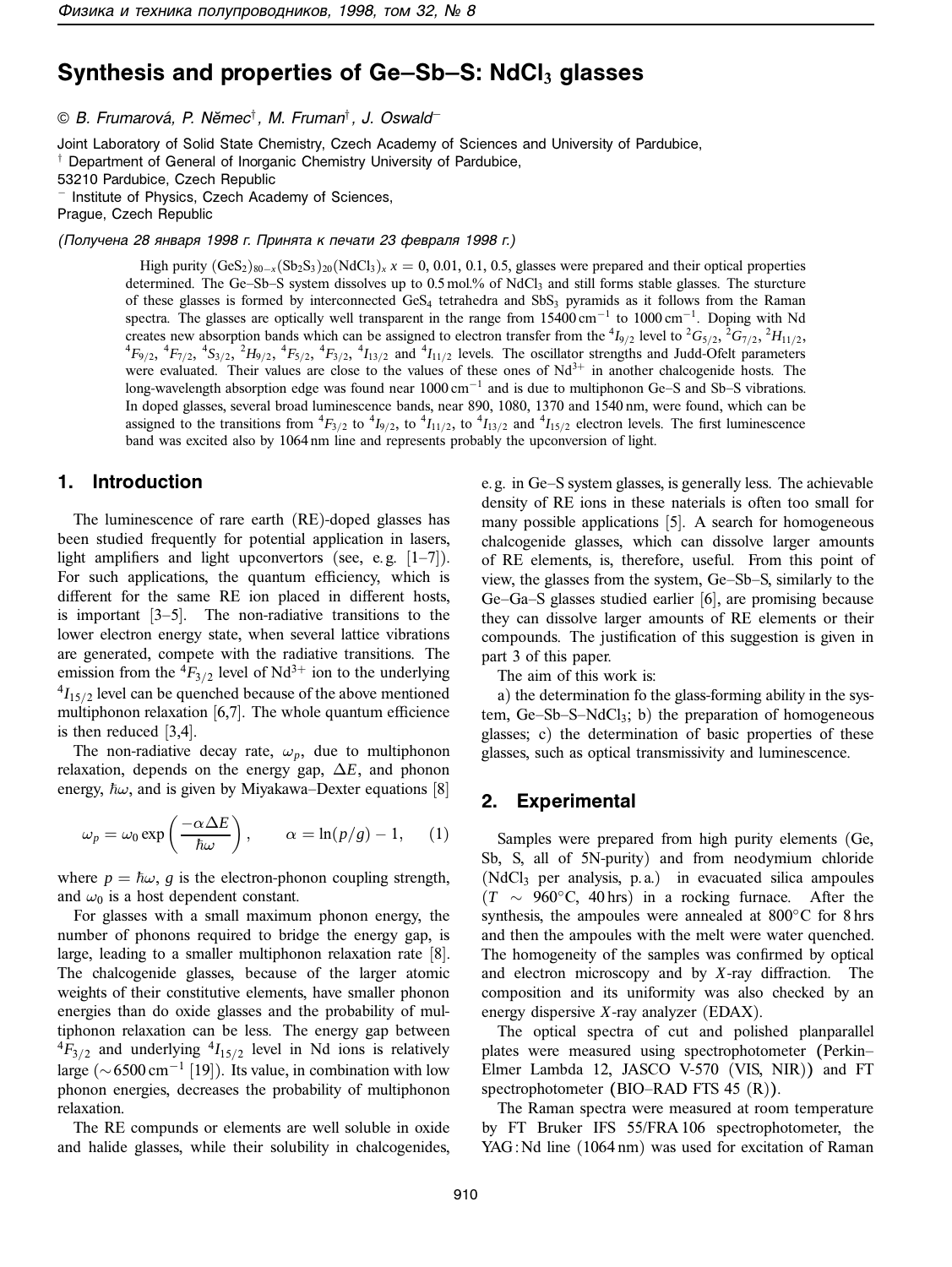spectra. The  $Ar^{+}$  ion laser lines (476.5, 488 nm) and YAG : Nd laser line (1064 nm) were used for luminescence excitation.

#### **3. Results**

The samples  $(GeS_2)_{80-x}(Sb_2S_3)_{20}(NdCl_3)_x$  ( $x = 0, 0.01$ , 0.1, 0.5) were orange in color. The glasses were optically homogeneous to the eyes and to the methods given above. Their *X*-ray diffraction patterns did not contain any peaks attributable to crystals. Several broad bands typical of the amorphous state were observed. The densities of samples were increasing a little with increasing  $Nd^{3+}$  content  $(\rho = 3.22 - 3.26 \text{ g/cm}^3)$ .

The short-wavelength absorption edge lies between 500 and 600 nm in the visible region of the spectrum.

Doping of the samples with  $NdCl<sub>3</sub>$  (Fig. 1) creates new absorption bands near 16 892, 16 447, 14 493, 13 333, 12 315, 11 312 cm<sup>-1</sup> (Fig. 1), which are similar to the bands of Nd<sup>3+</sup> in fluoride glasses [10,11] and in GeS<sub>2</sub>-Ga<sub>2</sub>S<sub>3</sub> glasses [6]. In the spectra of glasses with higher Nd content  $(\sim 0.5 \,\text{mol})\%$  can be seen a weak absorption band near 1950 cm<sup>−</sup><sup>1</sup> which can be assigned to electronic transitions between the level  ${}^4I_{9/2}$  and  ${}^4I_{11/2}$  of Nd<sup>3+</sup> ion.

In the infrared (IR) spectra, there were found weak absorption bands near 1120 and 1310 cm<sup>-1</sup>, weak bands in



**Figure 1.** Ground state absorption cross section of  $Nd^{3+}$  ions in  $(GeS<sub>2</sub>)<sub>79.5</sub>(Sb<sub>2</sub>S<sub>3</sub>)<sub>20</sub>(NdCl<sub>3</sub>)<sub>0.5</sub> glass.$ 

Физика и техника полупроводников, 1998, том 32, № 8



**Figure 2.** Raman spectrum of  $(GeS_2)_{80}(Sb_2S_3)_{20}$ . Deconvoluted individual bands are given by dotted lines.  $I$  — the band corresponds to the vibrations of SbS<sub>3</sub> pyramids  $(A_1)$ ;  $2,3$  — the bands correspond to the vibrations of GeS<sub>4</sub> tetrahedra  $(A_1, F_2)$ ;  $4$  — the band corresponds to the vibrations of  $S_3Ge-S-GeS_3$  structural units. The Raman spectra of doped  $(GeS_2) - (Sb_2S_3) - (NdCl_3)$ glasses were identical with the spectra of undoped glasses.

the region 1500–1700, 2510, 3240 and 3600–3800 cm<sup>-1</sup>. The bands in the region 1500−1700 and 3600−3800 cm<sup>-1</sup> can be assigned to the valence vibrations of OH groups of water sorbed on the surface of the glass. The weak band near 1600 cm<sup>−</sup><sup>1</sup> corresponds to the breathing vibration of OH groups of sorbed water (see, e. g. [5,12,13]). Weak absorption bands near 1120 and 1320 cm<sup>-1</sup> can be assigned to the vibrations of Sb–O and Ge–O bonds, respectively. Vibrations of S–H bonds probably cause the absorption near 2510 and 3240 cm<sup>-1</sup>.

The long-wavelength absorption edge of the samples was found near  $1000 \text{ cm}^{-1}$  and its position can be assigned to the multiphonon Ge–S and Sb–S vibrations. The absorption in the far IR region, behind this absroption edge, is strong. The amplitudes and band positions in this region are identical with the undoped samples.

The reduced Raman spectrum of  $(GeS<sub>2</sub>)<sub>80</sub>(Sb<sub>2</sub>S<sub>3</sub>)<sub>20</sub>$  glass in given in Fig. 2. The broad band with maximum near 340 cm<sup>−</sup><sup>1</sup> can be apparently deconvoluted into four subbands with maxima near 314 cm<sup>-1</sup>, 340 cm<sup>-1</sup>, 367 cm<sup>-1</sup> and at  $416 \text{ cm}^{-1}$ . They can be, in accordance with [14], assigned to the vibrations of  $SbS<sub>3</sub>$  pyramids  $(A<sub>1</sub>)$ , to the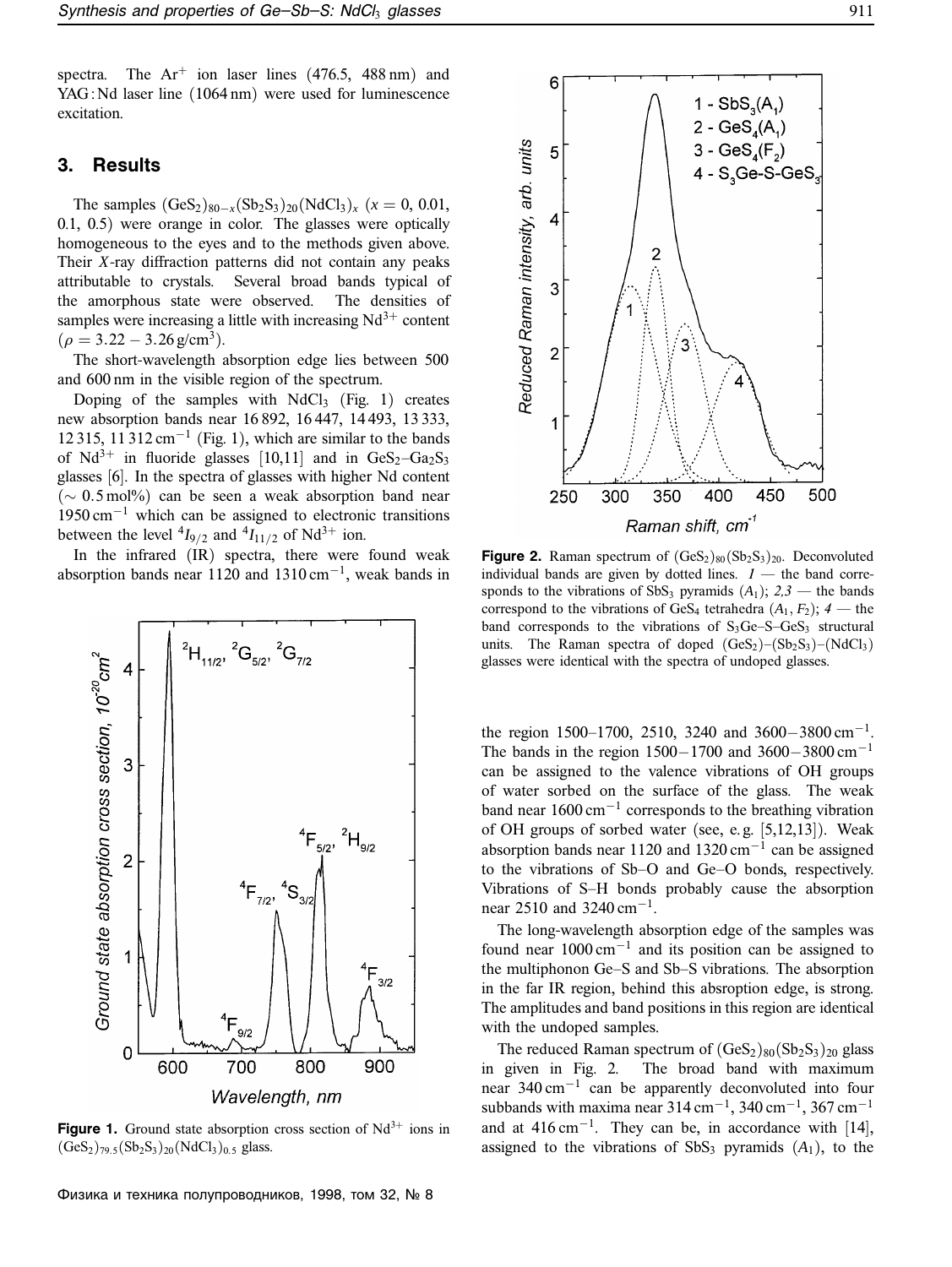

**Figure 3.** Luminescence spectrum of the glass  $(GeS_2)_{79.9}(Sb_2S_3)_{20}(NdCl_3)_{0.1}$ .  $a$  — the bands with maxima near 1370 and 1540 nm (excitation line 1064 nm);  $b$  — the bands with maxima near 890 and 1080 nm. The band with maximum near 890 nm was excited by 1064 nm laser line and corresponds apparently to the upconversion. The luminescence band near 1080 nm was excited by  $Ar^{+}$  laser lines (476.5 or 488 nm). The intensity of excitation light for both bands was different.

vibrations of GeS<sub>4</sub> tetrahedra  $(A_1, F_2)$  and to vibrations of  $S_3Ge-S-GeS_3$  structural units, respectively. It does mean that the structure of host glass is fromed mainly by the "lattice" of  $GeS<sub>4</sub>$  tetrahedra and  $SbS<sub>3</sub>$  pyramids, which are interconnected by bridging sulfur atoms. An identical result was obtained also from the analysis of IR reflectivity spectra. As the Me–S–Me bonds angle in germanium dichalcogenides is  $\sim 90-110°$  [15] and similar angle can be found in antimony sulfides, the GeS<sub>4</sub> tetrahedra and  $SbS<sub>3</sub>$  pyraminds are vibrating independently and can be considered as isolated oscillators.

The doping of Ge–Sb–S glass by Nd does not influence the IR and Raman specta as can be expected, because the density of NdCl<sub>3</sub> dissolved molecules in glassy matrix is low.

The luminescence spectra of Nd-activated glasses are given in Figs. 3, *a,b*. Four broad luminescence bands are observed, which can be assigned to the transitions between the discrete electron levels of  $Nd^{3+}$  ions.

# **4. Discussion**

In analogy with Ref.  $[6,7,10,11]$ , the absorption bands introduced by Nd doping in visible (VIS) and near infrared (NIR) region of spectrum can be assigned to the electron transitions from the ground  $^{4}I_{9/2}$  level to the  $^{2}G_{5/2}$ ,  $^{2}G_{7/2}$ ,  ${}^{2}H_{11/2}$ ,  ${}^{4}F_{9/2}$ ,  ${}^{4}F_{7/2}$ ,  ${}^{4}S_{3/2}$ ,  ${}^{2}H_{9/2}$ ,  ${}^{4}F_{5/2}$  and  ${}^{4}F_{3/2}$  higher energy levels. The transitions from the  ${}^4I_{9/2}$  level to  $({}^4G_{7/2},$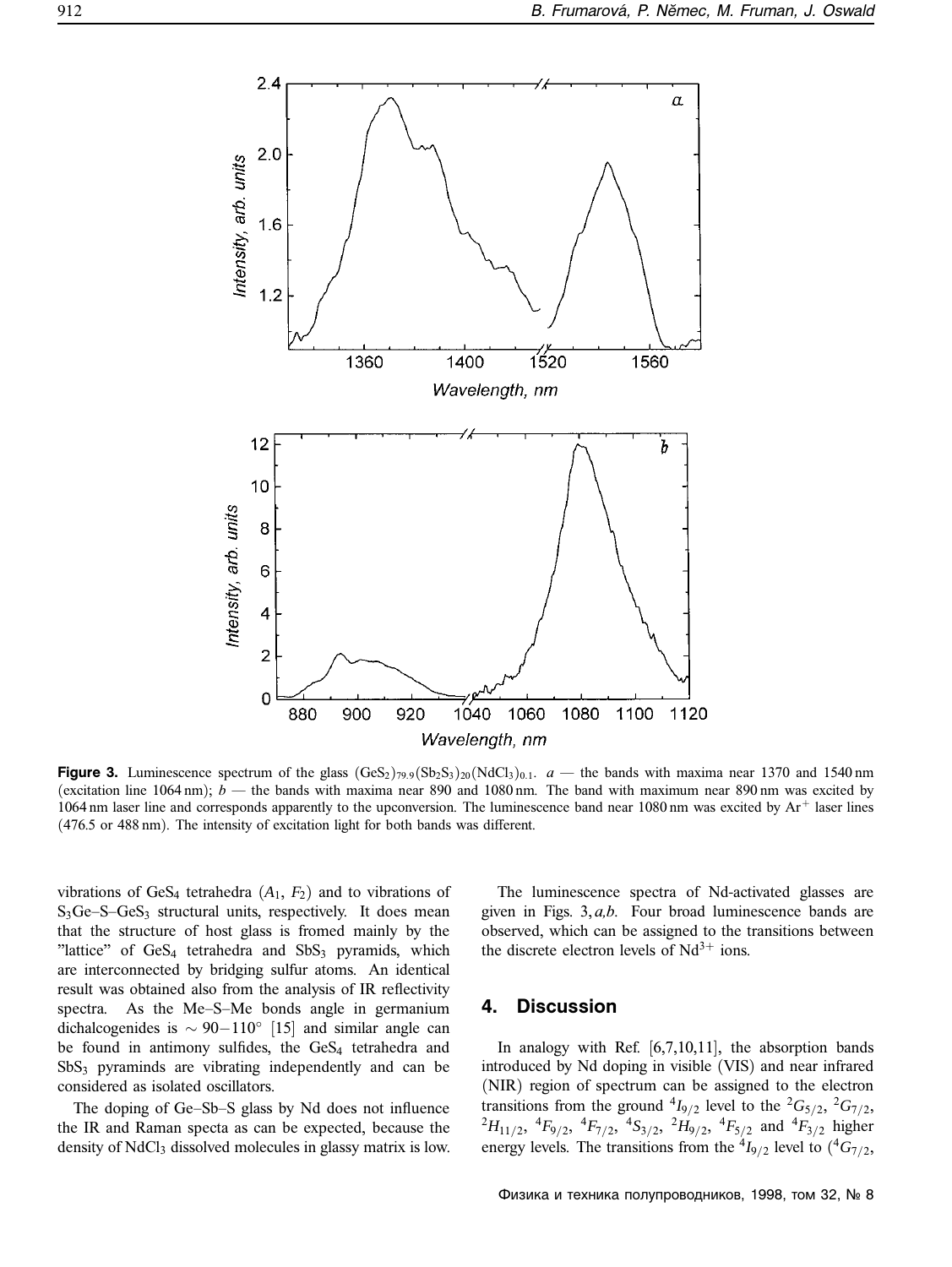Experimental  $(f_{exp})$  and calculated  $(f_{calc})$  oscillator strengths for transitions from  $\binom{4}{9/2}$  level of Nd<sup>3+</sup> ion to the level given in the table

| Level                                          | Wavenumber, $cm^{-1}$ | $f_{\rm exp}, 10^{-8}$ | $f_{\rm calc}, 10^{-8}$ |
|------------------------------------------------|-----------------------|------------------------|-------------------------|
| $^{4}F_{3/2}$                                  | 11312                 | 281                    | 286                     |
| ${}^{4}F_{5/2}$ , ${}^{2}H_{9/2}$              | 12315                 | 711                    | 705                     |
| ${}^4F_{7/2}$ , ${}^4S_{3/2}$                  | 13333                 | 619                    | 624                     |
| $^{4}F_{9/2}$                                  | 14493                 | 59                     | 54                      |
| $^{2}H_{11/2}$ , $^{2}G_{5/2}$ , $^{2}G_{7/2}$ | 16 447, 16 892        | 2548                   | 2550                    |

 ${}^{4}G_{9/2}$ ,  ${}^{2}K_{13/2}$ ) are hidden in short wavelength absorption edge, the transition to  $(^{2}H_{11/2}$ ,  $^2G_{5/2}$ ,  $^2F_{7/2}$ ), to  $(^{4}F_{7/2}$ ,  $^{4}S_{3/2}$ ) and to  $(^{2}H_{9/2}, \, ^{4}F_{5/2})$  levels are forming absorption with overlapping of individual bands (Fig. 1).

The oscillator strength *f* depends on the intensity of absorption bands and can be calculated from

$$
f = \frac{mc}{\pi e^2 N} \int \sigma(\nu) d\nu; \tag{2}
$$

where *m* and *e* are electron mass and charge, respectively,  $\sigma(\nu)$  is absroption cross-section, *N* is the density of  $Nd^{3+}$  ions. The absorption cross-section is given by  $\sigma(\nu) = \alpha(\nu)/N$ , where  $\alpha$  is absorption coefficient and *N* is the density of  $Nd^{3+}$  ions (cm<sup>-3</sup>). The obtained values of oscillator strengths are given in the Table.

A set of *f*exp data served as the basis for calculation of the Judd-Ofelt parameters [16,17],  $\Omega_t$ , using Eq. (3)

$$
f_{\exp}(aJ, a'J') \cong f_{\text{calc}}(aJ, a'J') = \frac{8\pi^2mv}{3h(2J+1)}
$$

$$
\times \left[ \frac{(n^2+2)^2}{9n} \sum_{t=2,4,6} \Omega_t \left| \langle aJ || U^{(t)} || a'J' \rangle \right|^2 \right], \tag{3}
$$

where  $f_{\text{exp}}$  and  $f_{\text{calc}}$  are experimental and calculated oscillator strengths, respectively. The *h* is Planck's constant, *m* is electron mass, *v* is mean wavenumber of the absroption band, *J* is the ground-state total angular momentum of  $Nd^{3+}$  $(J = 9/2)$ , *n* is the refractive index of the material,  $\Omega_t$ are the Judd-Ofelt phenomenological intensity parameters and the  $\langle aJ || U^{(t)} || a' J' \rangle$  are the reduced matrix elements of the tensor operator,  $U^{(t)}$  of rank *t*, which have been taken from [16,17]. The obtained values of the Judd-Ofelt parameters are  $\Omega_2 = (3.1 \pm 0.07) \times 10^{-20} \text{ cm}^2$ ,  $\Omega_4 = (3.2 \pm 0.1) \times 10^{-20} \, \mathrm{cm}^2, \, \Omega_6 = (7 \pm 3) \times 10^{-20} \, \mathrm{cm}^2.$ The  $\Omega_i$  parameters obtained are similar to these ones for  $Nd^{3+}$  in Ga–Ge–As–S glasses [7].

The luminescence spectrum of Nd-activated glasses (Figs. 3, *a,b*) consists of several broad luminescence bands which we assign to the transitions between discrete electron levels of Nd<sup>3+</sup> ions:  ${}^{4}F_{3/2} - {}^{4}I_{9/2}$  or  ${}^{4}F_{7/2} - {}^{4}I_{11/2}$  (890 nm);  ${}^{4}F_{3/2} - {}^{4}I_{11/2}$  (1080 nm);  ${}^{4}F_{3/2} - {}^{4}I_{13/2}$  (1370 nm); and  $^{4}F_{3/2} - ^{4}I_{15/2}$  (1540 nm). The different shape of individual luminescence bands of NdCl<sub>3</sub> doped glasses may be caused by difference in the coordination sphere of  $Nd^{3+}$  ions.

The luminescence band with maximum near 890 nm has higher energy than the exitation light (1064 nm) and it is probably caused by an upconversion effect. The exciting light can transfer electrons of  $Nd^{3+}$  ions from fundamental level  $^{4}I_{9/2}$  to the excited level  $^{4}F_{3/2}$  or to the  $^{4}F_{7/2}({}^{4}S_{3/2})$ level in two steps. The difference of energy between  ${}^{4}F_{3/2}$  and  ${}^{4}I_{9/2}$  level is higher (Fig. 4) than the energy of



**Figure 4.** Energy scheme of electron transitions in  $Nd^{3+}$  ion in  $(GeS<sub>2</sub>)_{79.9}(Sb<sub>2</sub>S<sub>3</sub>)_{20}(NdCl<sub>3</sub>)_{0.5}$  glass. Possible upconversion transitions are given by dotted lines, corresponding luminescence transitions by dashed lines.



**Figure 5.** The dependence of luminescence intensity of the band near 890 nm on intensity of excitation light (1064 nm).